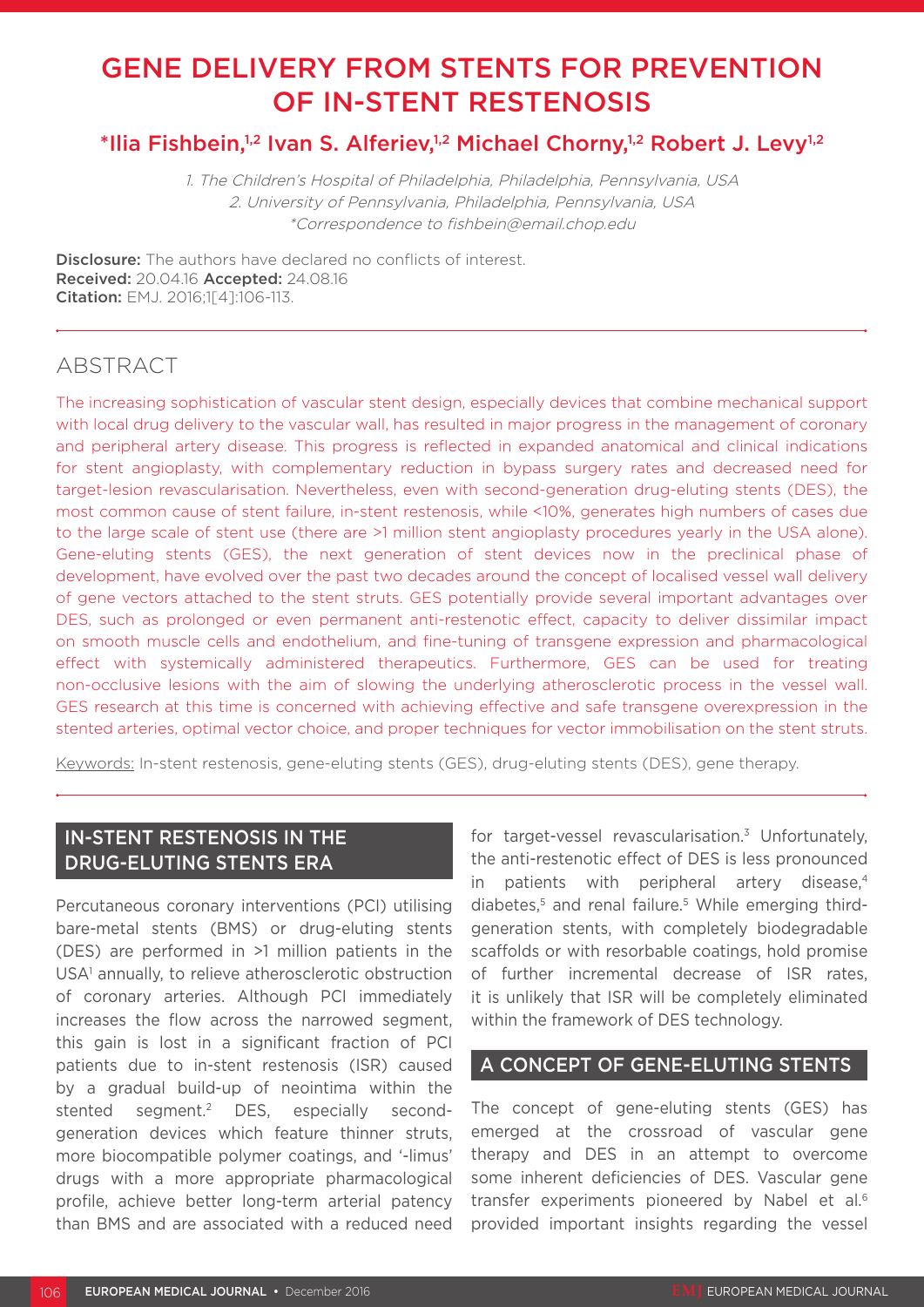wall transducibility with viral and non-viral vectors. These studies that were largely driven by a newly described human pathology, restenosis, have also established numerous potential molecular targets for restenosis prevention.7 Performed in the prestent era, initial vascular gene transfer experiments exploited a straightforward 'dwell' of gene vector suspension in the temporarily isolated arterial segment, or employed catheters allowing more precise delivery of gene therapeutics to discrete vessel compartments. Arterial tissue transduction, even with advanced catheters (double balloon, microporous, Dispatch® [SCIMED Life Sciences, Minnesota, USA], Infiltrator® [Boston Scientific, Maryland, USA), has typically remained too low for clinical translation.8 Regardless of catheter type, the short intraluminal retention time of the delivered gene therapeutics was identified as the main reason for inadequate expression of delivered transgenes in the vasculature.8

Compared with the scaffold-less vascular gene delivery, stents present an advantageous physical platform for local arterial gene transfer by dramatically increasing the fraction of retained vector. Better vector retention is a combined effect of physical vector association with a permanently implanted scaffold, and a shielding effect of stent struts on the vector particles located on the stent/ tissue interface. As a result, vector immobilisation on the stent requires a lower vector dose and minimises the distal spread of gene vector, thus reducing inoculation of non-target tissues. Unlike fluid-phase vector delivery, stent-based delivery is possible in the presence of side branches and does not require prolonged isolation of the treated segment, obviating procedure-related ischaemic complications. Finally, stent-based gene transfer provides an optimal spatial configuration for ISR prevention, by approximating gene vector delivery to the sites of blood-borne cell recruitment and vascular cell activation that occur predominantly around stent struts.9

By exploiting a more basic level of intervention (genome versus druggable proteome), GES enable conceptually novel directions for stent-based prevention and treatment of ISR. Gene therapy can attain a longer lasting therapeutic modification of vascular substrate than can be achieved through sustained drug release from DES. Gene therapy can be targeted to specific cell types, thus allowing for selective inhibition of smooth muscle cell (SMC) proliferation and migration, while sparing endothelial re-growth. A fine-tuning of delivered

therapy can be achieved with 'on demand' control of therapeutic transgene expression using systemically administered drugs targeting drugregulatable promoters.<sup>10</sup> Finally, by targeting a much wider range of signalling pathways, GES provide means to slow or even reverse underlying atherosclerotic processes.<sup>11</sup>

### GENE-ELUTING STENTS TECHNOLOGIES

To date, no GES product has been evaluated in patients. The delay in clinical translation of GES is explained by the fast progress of DES technologies; by the cost and regulatory complexities of human gene therapy clinical trials; and most importantly by the remaining technical, biological, and engineering problems to be solved to fully realise GES potential. Research in the GES field has identified three major areas requiring further optimisation for moving this promising concept to clinical fruition: the nature of a therapeutic transgene, the vector type, and the delivery system (i.e. the specific way the vectors are attached to and subsequently released from the stent).

#### Therapeutic Transgenes

Restenosis is a multifaceted disease with a variable contribution of inflammatory, reparative, fibrotic, and foreign body responses.<sup>2</sup> More than 150 molecular targets are implicated in restenosis pathogenesis, thus representing potential foci for genetic interventions.7 Only a few of these targets were investigated in conjunction with stent-based delivery in animals.

#### **Smooth muscle cell proliferation, migration, and extracellular matrix synthesis**

A common pathway of ISR pathogenesis involves phenotypic modulation of SMCs to a synthetic state, their proliferation in the media and neointima, and production of extracellular matrix (ECM). These processes which are central to neointimal tissue formation were targeted by GES in several studies. AKT1 is an important signalling intermediate of a PI3K pathway shown to convey proliferative signalling in the context of restenosis. Downregulation of *AKT1* with anti-AKT1 shortinterfering RNA (siRNA)-eluting stents decreased ISR by 50% compared with BMS.12 Stent-based delivery of an anti-sense construct to a cell cycle check-point transcription factor *c-Myc*13 has also shown the anti-restenotic effect.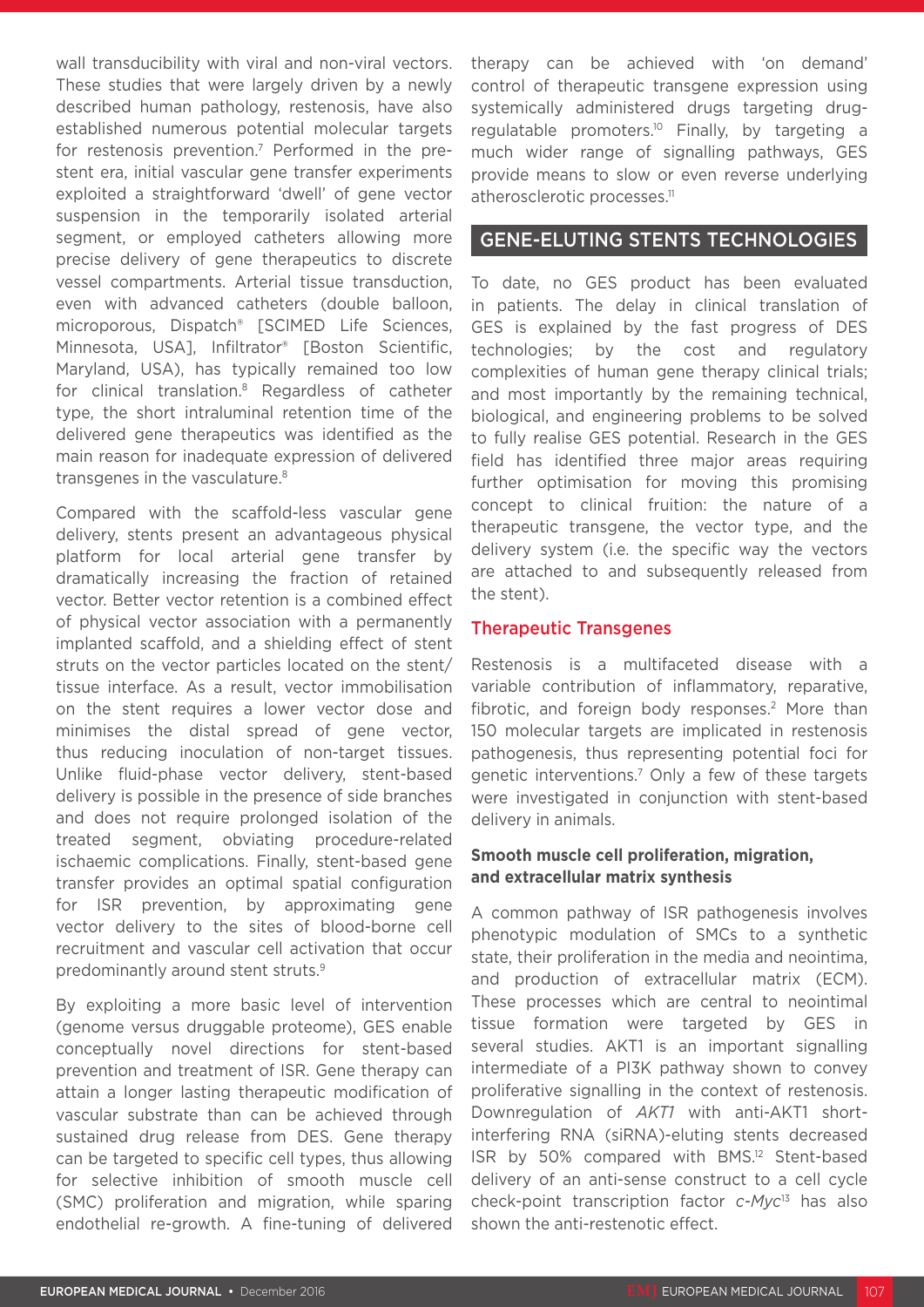Platelet-derived growth factor (PDGF) is a prototypical SMC mitogen and chemo-attractant. An anti-sense oligodeoxynucleotide sequence complementary to the 15 base conserved coding sequence of PDGF-A isoform eluted from GES showed a profound ISR inhibition in a pig model.<sup>14</sup> Vascular SMC proliferation pathways are subject to post-transcriptional regulation with microRNA (miRNA). A recent study reports 70% ISR inhibition in rabbits treated with miRNA-145-eluting stents in comparison with BMS-treated animals.15 While miRNA-145 negatively regulates SMC proliferation, expression of miRNA-21 positively correlates with neointimal mass. Accordingly, anti-miRNA-21 coated stents reduced ISR in human mammary arteries transplanted into nude rats.<sup>16</sup>

Matrix remodelling mediated by metalloproteases upregulated by vascular injury enables migration of SMC and myofibroblasts along the gradients of specific chemo-attractants. Stabilisation of ECM achieved with GES encoding tissue inhibitor of metalloprotease-3 reduced centripetal migration of SMC through the stented pig coronaries, and resulted in 40% ISR inhibition compared with the BMS-treated arteries.<sup>17</sup> Transforming growth factor-α1 (TGF-α1) is the main inductor of ECM production in vasculature. In a recent pig study, ISR was attenuated with a secreted TGF-α1 receptorencoding GES.18 The expressed protein acted as a decoy sequestering active TGF-α1 and reducing its downstream effects on ECM production.18

#### **Enhanced endothelialisation**

Early endothelialisation of denuded arteries was shown to curb neointimal formation.<sup>19</sup> Therefore, accelerated re-endothelialisation of stented arterial segments has been pursued as a rationale for ISR prevention. Vascular endothelial growth factor (VEGF) isoforms<sup>20-23</sup> and angiopoietin- $1^{20}$  were shown to be expressed following elution of respective vectors from the stent surface, with concomitant increase in endothelial re-growth and ISR inhibition in rabbit, dog, and pig models. One of these studies explored a mixed DES/GES platform and demonstrated the synergistic effect of paclitaxel/VEGF plasmid co-delivery.23

#### **Nitric oxide synthesis and bioavailability**

Nitric oxide (NO) is a pleiotropic regulator of vascular quiescence.<sup>24</sup> Fishbein et al.<sup>25,26</sup> and others27-30 have investigated GES driving upregulation of NO production through the overexpression of NO synthase 2 and 3 isoforms. While generally a marked mitigation of ISR was observed in these studies, some issues remain unclear, such as the need for arginine and tetrahydrobiopterin supplementation to prevent decoupling of  $NO$  synthase, $31$  and a correlation between enhanced endothelial regrowth and inhibition of restenosis.29

#### **Inflammation**

Chronic low-grade vascular inflammation aggravates restenosis,32 therefore effectively curbing the inflammatory response represents a well-recognised anti-restenotic strategy. $33$  In keeping with this idea, stents formulated with plasmid DNA encoding a dominant negative variant of monocyte chemoattractant protein-1 reduced both macrophage infiltration of stented arteries and ISR in rabbit and non-human primate models.34

Nuclear factor kappa B (NF-κB) is a master transcription factor involved in the regulation of multiple inflammatory mediators. GES incorporating NF-κB decoy oligodeoxynucleotide deployed in femoral arteries of hypercholesterolaemic rabbits have demonstrated a 30% decrease of neointimal mass, with a concomitant decrease of inflammatory marker expression.35

#### **Parietal thrombus**

A non-occluding (parietal) thrombus is routinely formed at the stenting site despite antiplatelet and anticoagulant premedication. If the thrombus persists, it serves as a nidus for migrating SMC, thus facilitating neointimal expansion. Localised overexpression at the site of GES implantation of the membrane-bound enzyme ectonucleoside triphosphate diphosphohydrolase, that effectively blocks platelet aggregation, prevented thrombosis after repeated interventions in rabbit femoral arteries, and decreased the extent of restenosis at Day 7 after reintervention.<sup>36</sup>

#### Gene Vectors

Plasmid DNA possesses low transduction capacity in vascular tissue. To achieve meaningful expression levels, the therapeutic gene must be delivered in physical association with proteins, peptides, positively charged polymers, polysaccharides, or lipids, or be presented in the genome of genetically-engineered viruses. These nano-sized gene vectors provide enhanced cell entry, facilitated processing, nuclear uptake, and expression of exogenous DNA.<sup>37</sup> Gene vectors are categorised into viral and non-viral entities. Both types of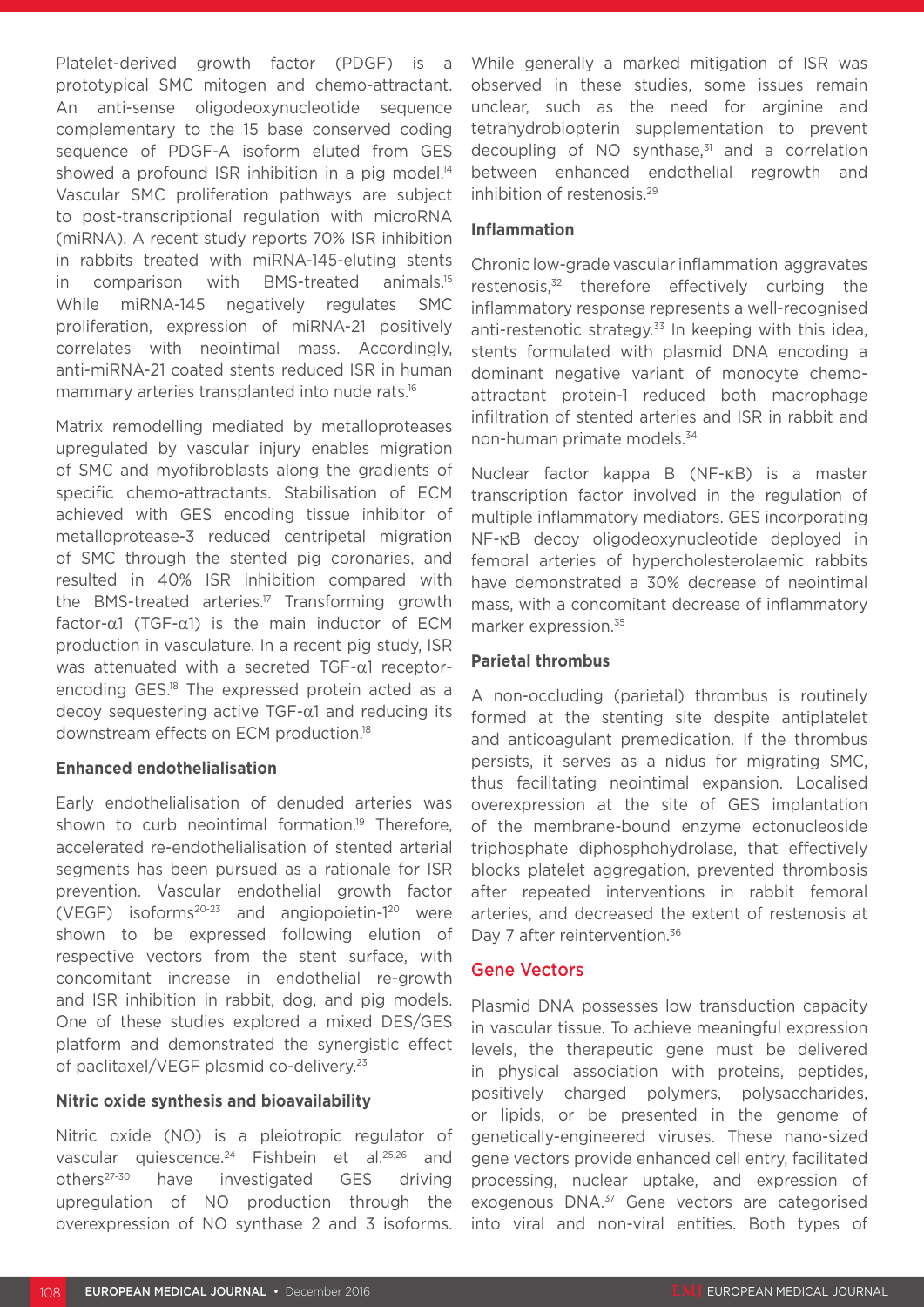vectors were investigated in the context of stentbased gene transfer.

#### **Non-viral vectors in gene-eluting stents design**

The first described GES prototypes used incorporation of expression-ready plasmid DNA dispersed in poly(lactide-co-glycolide) (PLGA)<sup>38</sup> or collagen<sup>39</sup> coatings. These seminal studies demonstrated transitory reporter expression in pig arteries, yet failed to show profound effects. Denaturation of collagen increased transfection of intimal SMC 10-fold through enhancement of actin depolymerisation.40 Other polymers, such as polyurethane, $35,41$  pullulan, $42$  and chitosan, $43$ were used in GES for enhancing plasmid mediated transduction with demonstration of ensuing transgene expression *in vitro* and *in vivo*.

A number of reported non-viral GES platforms utilised cationic lipids alone29,44-46 or together with cationic polymers<sup>27,47</sup> for condensation and protection of plasmid DNA eluted from the stent. Immobilisation of resulting lipoplexes or lipopolyplexes on stent struts was achieved with PLGA/gelatin coating, <sup>27,47</sup> or using several cycles of direct application of lipoplex suspension to struts of phosphorylcholine-coated stents and air drying.22,29,44 In some studies, plasmid was anchored to the stent surface using anti-DNA antibodies prior to inducing formation of lipoplexes with Lipofectamine™ 2000 (ThermoFisher Scientific, Massachusetts, USA).<sup>45,46</sup> In addition to plasmids, shorter DNA and RNA constructs, negatively affecting gene expression (anti-sense, decoy, siRNA, miRNA), were delivered from polymeric stent coatings.<sup>13,14,16,48,49</sup>

#### **Adenoviral vectors**

Advantages of recombinant replication-deficient adenoviruses (Ad) as vectors used in GES are robust transduction of both dividing and quiescent cells, 8–34 kb capacity of transgene cassette allowing insertion of virtually any gene of interest, relative ease of high-titre production, and ability to tolerate chemical modifications. However, Ad elicit strong inflammatory and immune responses that are detrimental in the context of GES. Our group designed two prototypes of Ad-based GES, employing either non-covalent attachment of the vector via affinity adaptors<sup>26</sup> or covalent tethering of Ad particles through hydrolysable crosslinkers.25 Both GES demonstrated durable reporter expression and therapeutic effectiveness in a rat model.25,26 Several other groups also reported

successful vascular gene transfer with Ad vector either immobilised on phosphorylcholine coating of BiodivYsio™ (Biocompatible Ltd., Farnham, UK) stents,<sup>17,28,50</sup> or on collagen membrane of CoverStent (Medtronik, Dublin, Ireland).18

#### **Adeno-associated virus vectors**

Currently, adeno-associated virus vectors (AAV) are the most promising viral vectors for cardiovascular gene therapy, mostly due to their well-established safety profile and minimal elicitation of inflammatory and immune response. Despite this, AAV are relatively under-investigated as the vector for GES. Sharif et al.<sup>50</sup> demonstrated reporter gene expression for up to 28 days using GES loaded with 5x10<sup>9</sup> particles of AAV-2. However, compared to the similar amount of Ad, vector transgene expression was lower, especially in the neointima. This observation contrasts our data,<sup>51</sup> showing that GES constructed with AAV-9 out-performs the Ad-formulated counterparts in regards to both peak levels and the duration of expression. The difference in animal model (rat versus rabbit), AAV serotype (9 versus 2), and reporter transgene (firefly luciferase versus beta-galactosidase) may explain these divergent findings.

#### **Recombinant baculovirus**

Baculoviruses exclusively infect insect cells and thus humans do not have pre-existing neutralising antibodies to this virus. Unlike the parent virus, engineered baculoviral vectors transduce dividing and quiescent mammalian cells without eliciting marked inflammatory reactions. Recently, hybrid baculoviral vector complexed with polyamidoamine dendrimer and encapsulated into PLGA microspheres was investigated for gene transfer from a stent platform, showing uniform transduction of dog femoral arteries and therapeutic effectiveness against ISR.20

#### General Gene-Eluting Stents Design and Delivery System

Design requirements for GES delivery system have both common and unique traits compared with DES platforms. Deliverability of both types of stents should not be compromised by the accommodation of a therapeutic moiety and its matrix on the struts. The matrix deposited on struts of DES and GES has to endure the mechanical stretch during deployment without cracking or delamination, since these post-deployment defects result in irregular release rate of a therapeutic agent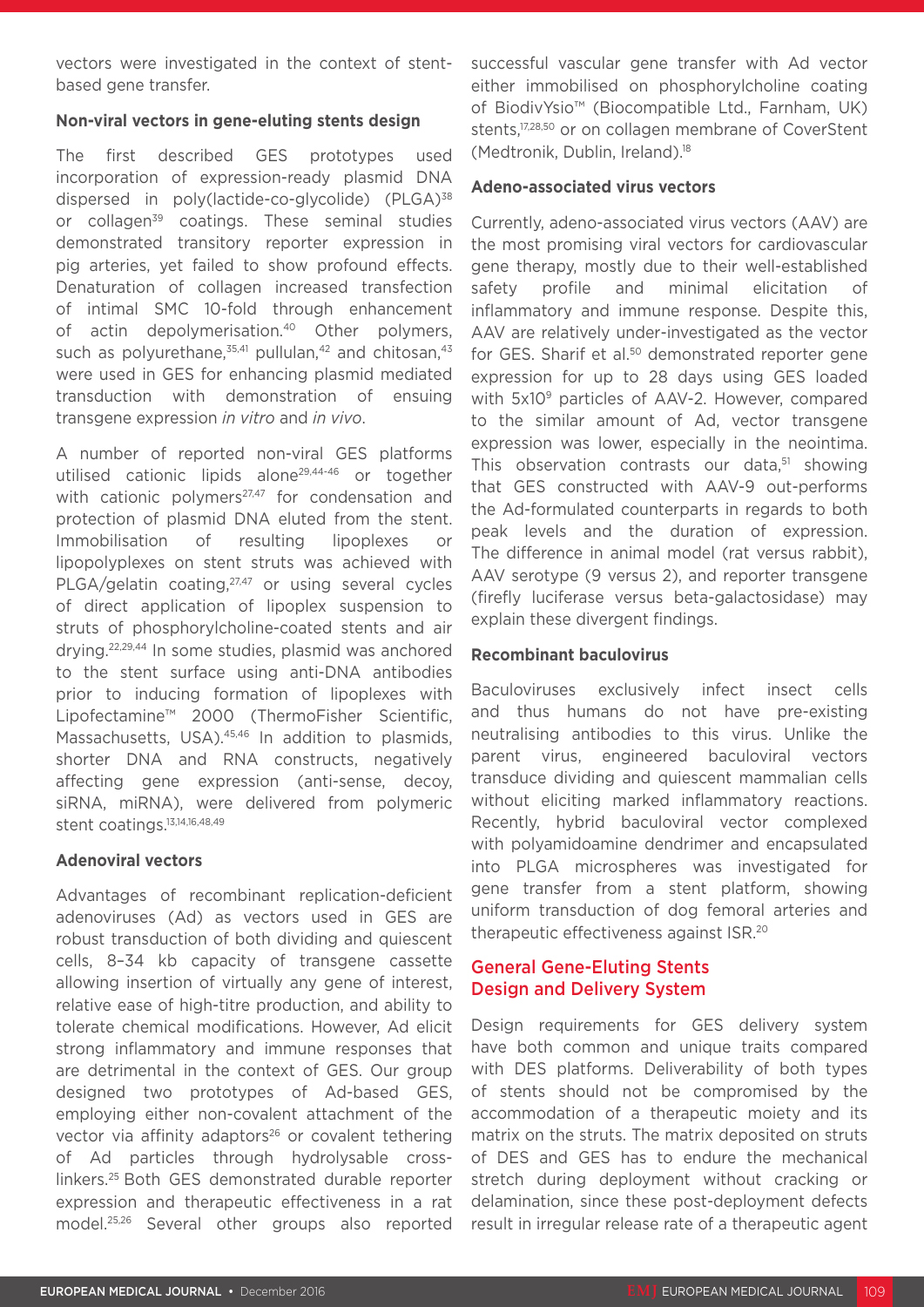and can cause embolisation of distal vasculature. Additionally, the matrix of both DES and GES needs to be highly biocompatible. Sustained release of therapeutic moiety for 3–6 months realised in most DES platforms is unnecessary for the GES, since the stent-associated cells, after being transduced with eluted vectors, will actively secrete a therapeutic product as long as they (or their progeny, in the case of genome integration) survive. An important consideration for estimating the necessary duration of vector release from GES is that neointimal SMCs (the target cell population for most GES prototypes studied to date) are not yet present at the time of vascular injury, and will start populating the intima at 7 days after stent deployment. $52$ This mandates that the transduction-competent vector is released for 2–3 weeks, posing additional requirements to GES delivery system with regard to extended vector stability *in vivo*. Gene vectors are generally more vulnerable than low molecular weight drugs, and lose their activity if not properly protected by matrix interactions. Immune response to a gene vector and expressed gene product is another specific problem of GES. Therefore, preventing vector spread to regional lymph nodes, as well as physical shielding of the vector from pre-formed antibodies and effector T cells, is crucial for sustaining therapeutic levels of encoded transgene. Lastly, the one to two orders of magnitude size difference between drugs used in DES and gene vectors dictates use of different matrices to enable release.

#### **Bulk immobilisation (polymer coatings)**

The first reported GES<sup>38,39</sup> utilised polymer coatings on the surface of metallic stents in which gene vectors were dispersed. The coatings (typically 50–250 µm thick) were deposited on a primed stent surface either by a multiple dip technique or by aerosol deposition. After solvent evaporation and polymer precipitation on the stent surface, the gene vector stayed contained between the polymer fibres. The subsequent release of vector was then governed by a combination of diffusion though the matrix determined by hydrophilicity of the polymeric matrix and the pore size, chemical degradation of the matrix, and dissolution of the matrix in tissue fluid and blood. A variety of synthetic polymers (PLGA,<sup>38</sup>) poly[beta-amino ester],<sup>27,53,54</sup> polyurethane,<sup>35,41</sup> poly[vinyl alcohol] $^{34}$  poly[phosphorylcholinelauryl methacrylate<sup>[17,22,28,29,44,49,50</sup>) and semisynthetic polymers (dopamine-modified hyaluronic acid,<sup>12,15,55</sup> cationised gelatin,<sup>36</sup> styrene-modified gelatin,56 cationised pullulan,42 or naturally occurring macromolecules [native<sup>39</sup> or denatured<sup>40</sup> collagen, gelatin<sup>[27,47</sup>) have been used for the bulk incorporation of gene vectors on stent struts.

The main advantage of bulk immobilisation is a high inclusion capacity for genetic material (up to 4 mg of plasmid  $DNA^{41}$  and  $5x10^{10}$ adenovector particles).<sup>39</sup> However, from a pharmacokinetic standpoint, the release profile of bulk immobilised vectors presents a poor match for cell dynamics in the injured vessel wall. Typically, 80–90% of the vector load is released within the first 24 hours,<sup>17,27,34,35,42,43,49</sup> thus missing neointimal SMC not yet present at the site of vascular injury. Rapid release of bulk-immobilised vector is mostly due to the 'burst release' of a fraction of the vector that has been absorbed onto the polymer layer after going out of solution during the solvent evaporation step. To an extent, the burst release can be counteracted using a super-coating with an additional layer of vectorfree polymer,27,38,47 or by a post-deposition polymer cross-linking.56 Biologically, the central problem of the delivery systems based on bulk polymer coatings is inflammation in the treated arterial segment that negates the therapeutic effect of a transgene.<sup>57</sup>

#### **Surface immobilisation of gene vectors on coatless metal substrate**

The concept of gene vectors' immobilisation on the surface of stents directly utilises the stent surface for tethering therapeutic gene vectors in an arranged pattern to facilitate transduction of tissue on the interface with the stent.

#### **Drug-eluting stent delivery systems based on the use of affinity binding adaptors**

Studies by our group, motivated by numerous deficiencies of bulk immobilisation in the context of DES delivery systems, have investigated several strategies for reversible tethering of both viral<sup>25,26,31,51,58</sup> and non-viral<sup>46</sup> gene vectors. To chemically link the stent surface and gene vectors, we used metal surface modification with a family of poly(allylamine)-bisphosphonate (PAB) compounds that form a monolayer film (<5 nm thick) on the stent surface, through the formation of co-ordination bonds between bisphosphonic groups of PAB and metal atoms, and their oxides on the steel surface.<sup>26</sup> PAB can be further modified in order to provide a covalent attachment of vector binding affinity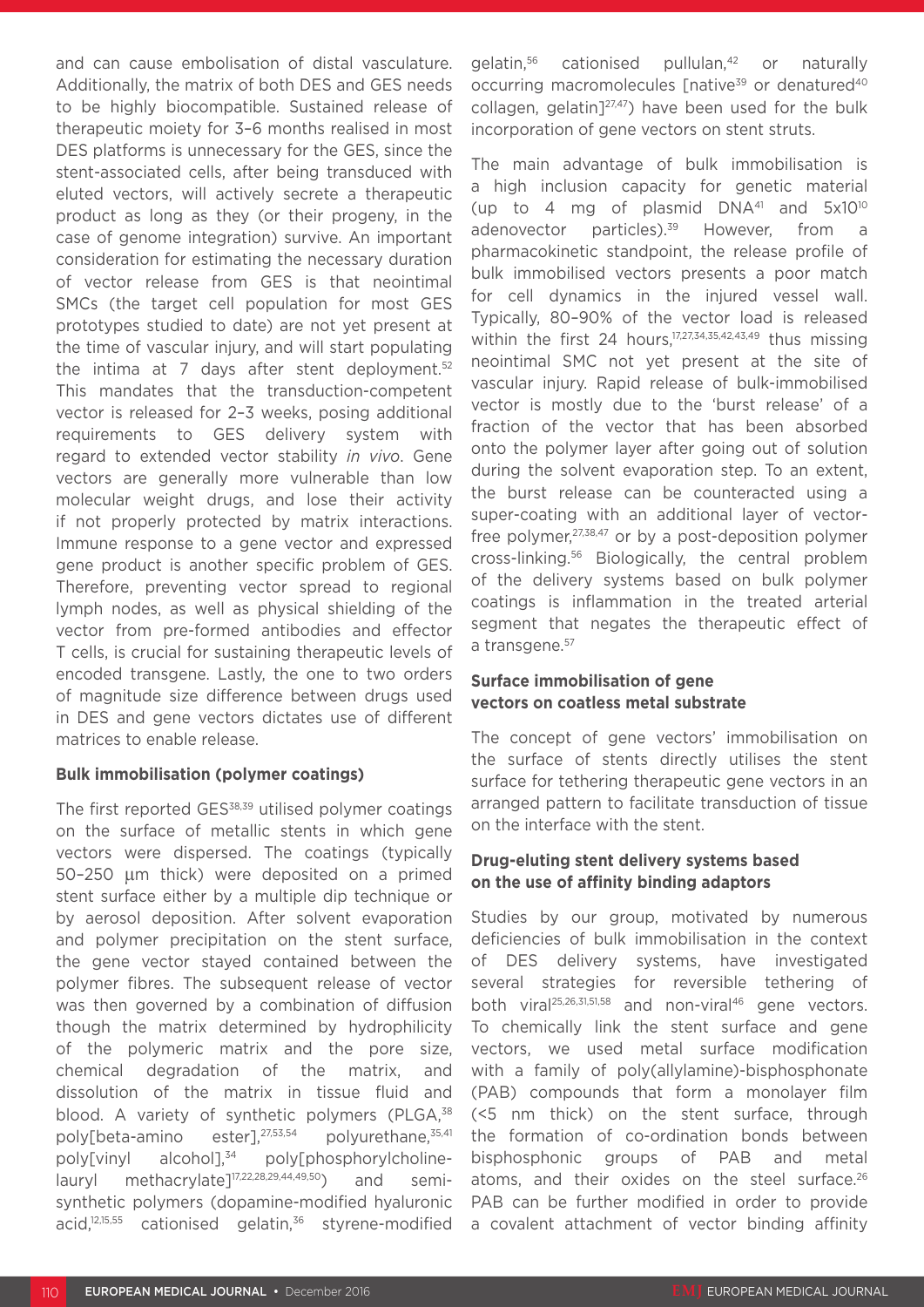adaptors, using N-hydroxysuccinimidyl esterbased amine conjugation and pyridyldithio-based thiol conjugation strategies.26 High affinity vector binding proteins such as anti-Ad,<sup>26</sup> anti-DNA<sup>46</sup> antibodies, or a recombinant domain of coxsackieadenovirus receptor<sup>26</sup> were used as binding adaptors, enabling high-affinity attachment of gene vectors to stents. Interestingly, both loading capacity of GES and vector release rate were shown to be modulated through using the binding adapters with different affinities to Ad vectors.<sup>26</sup> While fluorescently labelled Ad were observed on the interface between stent struts and the arterial wall 1 day after stent deployment, and the associated reporter (green fluorescent protein) activity was seen in all arterial layers 7 days post-stenting,26 the release of vector *in vivo* with this affinity-based GES delivery remains poorly controllable, as the vector association with stents is determined by the antigen/antibody affinity and local pH (i.e. the factors that cannot be changed deliberately).

#### **Gene-eluting stent delivery systems utilising hydrolysable cross-linkers**

Our later work on GES delivery systems has investigated a completely synthetic approach for reversible binding of Ad vectors to metal surfaces that obviates using protein adaptors. This strategy is based on hydrolysable cross-linker molecules that directly append vectors to PAB-activated steel.25,58 The subsequent release of the vectors is governed by the kinetics of cross-linker hydrolysis and can be modulated by the usage of hydrolysable cross-linker molecules with variable hydrolysis rates.58 Importantly, this linking strategy allows amplification of virus binding sites on the surface (and thus increase of vector load) through the optional expansion of the thiol group number on the metal surface.25

#### **Nanoparticulate delivery systems for magnetic stent targeting**

Both bulk immobilisation and surface tethering strategies make use of GES delivery systems that are assembled prior to stent implantation in the artery. One potential downside of pre-made GES is that the insertion of a stent through the haemostatic valve of a vascular sheath, and its advancement to a deployment site through the narrowed arterial conduit, always involves some physical damage to the vector depot. Alternatively, a stent can be loaded with gene vectors *in situ* after implantation. The surface of a deployed stent can be actively targeted with vectors delivered to circulation, provided the targeting forces are strong enough for vectors' capture and retention despite the shearing effect of blood-flow.

This concept of a post-deployment stent loading with gene vectors was recently implemented by our group using a magnetic targeting paradigm.59 Stents made of magnetisable alloys, when placed in a uniform magnetic field, generate strong highlylocalised magnetic forces due to steep gradients of the magnetic field across the strut meshwork.<sup>60</sup> These magnetic forces enable the targeted capture of systemically or locally administered gene vectors formulated in a magnetically-responsive nanoparticle.<sup>59</sup> In our study,<sup>59</sup> aortic arch instillation of Ad-Luc containing magnetically-responsive nanoparticles in the presence of uniform magnetic field of 0.1 T resulted in sustained luciferase expression in the stented artery that vastly exceeded expression, following the delivery of an equal amount of free adenovector.

#### CONCLUSIONS

Gene delivery from the surface of an intra-arterial stent provides therapeutic opportunities for ISR prevention in clinical circumstances, where current DES devices fail to provide satisfactory results. Progress alongside the transgene/vector/delivery paradigm should determine whether GES will remain a laboratory artefact, or complement the armamentarium of clinical cardiology.

#### **REFERENCES**

1. Mozaffarian D et al. Heart Disease and Stroke Statistics-2016 Update: A Report From the American Heart Association. Circulation. 2016;133(4):e38-360.

2. Kibos A et al. Pathophysiology of coronary artery in-stent restenosis. Acute

#### Card Care. 2007;9(2):111-9.

3. Akin I et al. Second- and thirdgeneration drug-eluting coronary stents: progress and safety. Herz. 2011;36(3): 190-6.

4. Duda SH et al. Sirolimus-eluting stents for the treatment of obstructive superficial femoral artery disease: six-month results. Circulation. 2002;106(12):1505-9.

5. Rathore S et al. Predictors of angiographic restenosis after drug eluting stents in the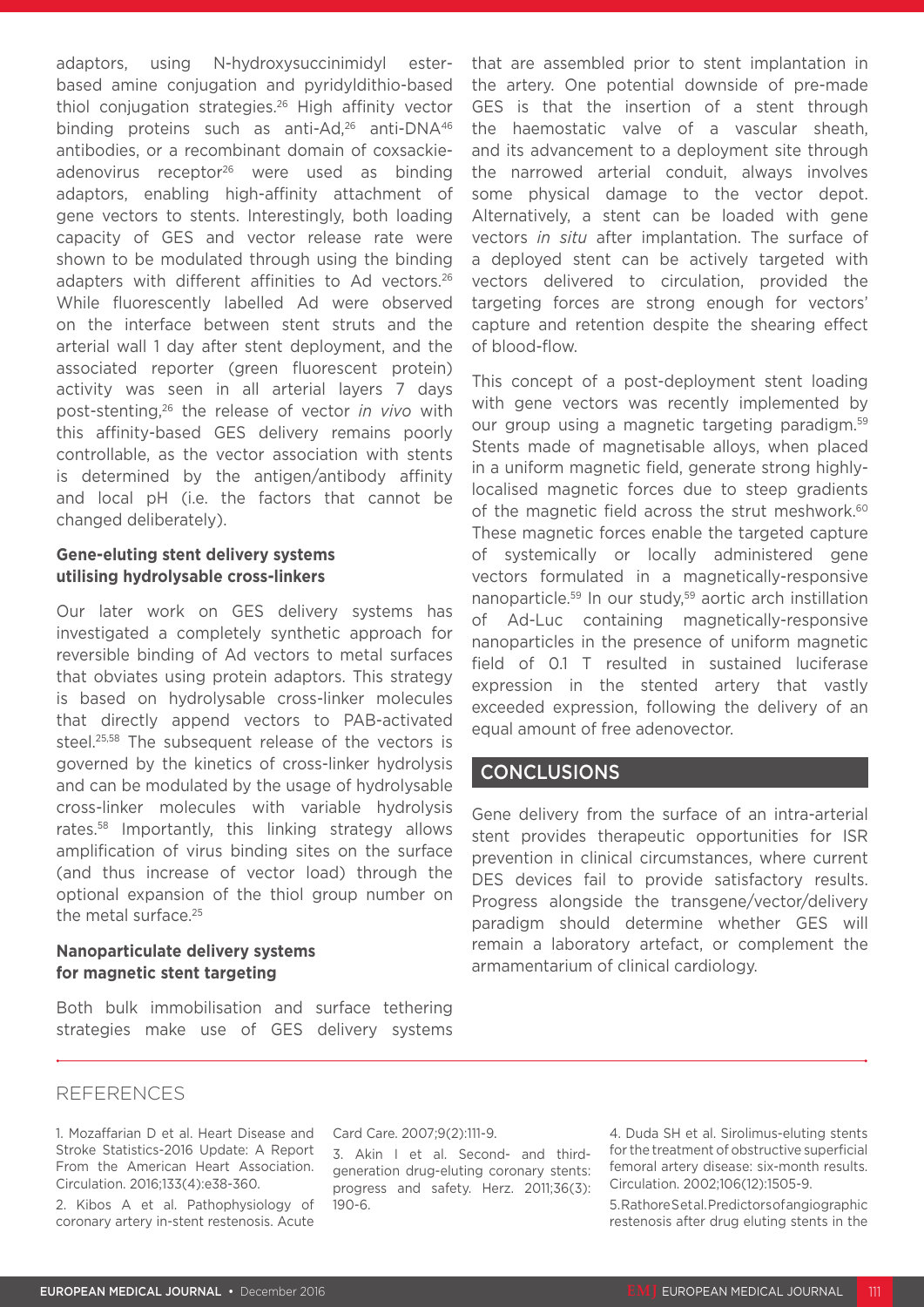coronary arteries: contemporary practice in real world patients. EuroIntervention. 2009;5(3):349-54.

6. Nabel EG et al. Recombinant gene expression in vivo within endothelial cells of the arterial wall. Science. 1989; 244(4910):1342-4.

7. Appleby CE, Kingston PA. Gene therapy for restenosis--what now, what next? Curr Gene Ther. 2004;4(2):153-82.

8. Sharif F et al. Current status of catheterand stent-based gene therapy. Cardiovasc Res. 2004;64(2):208-16.

9. Yutani C et al. Histologic evidence of foreign body granulation tissue and de novo lesions in patients with coronary stent restenosis. Cardiology. 1999;92(3): 171-7.

10. Papadakis ED et al. Promoters and control elements: designing expression cassettes for gene therapy. Curr Gene Ther. 2004;4(1):89-113.

11. Van-Assche T et al. Gene therapy targeting inflammation in atherosclerosis. Curr Pharm Des. 2011;17(37):4210-23.

12. Che HL et al. Suppression of postangioplasty restenosis with an Akt1 siRNA-embedded coronary stent in a rabbit model. Biomaterials. 2012;33(33): 8548-56.

13. Kipshidze NN et al. Advanced c-myc antisense (AVI-4126)-eluting phosphorylcholine-coated stent implantation is associated with complete vascular healing and reduced neointimal formation in the porcine coronary restenosis model. Catheter Cardiovasc Interv. 2004;61(4):518-27.

14. Li Y et al. Stent-based delivery of antisense oligodeoxynucleotides targeted to the PDGF A-chain decreases in-stent restenosis of the coronary artery. J Cardiovasc Pharmacol. 2006;48(4): 184-90.

15. Che HL et al. Novel Fabrication of MicroRNA Nanoparticle-Coated Coronary Stent for Prevention of Post-Angioplasty Restenosis. Korean Circ J. 2016;46(1): 23-32.

16. Wang D et al. Local MicroRNA Modulation Using a Novel Anti-miR-21-Eluting Stent Effectively Prevents<br>Experimental In-Stent Restenosis Experimental In-Stent Restenosis. Arterioscler Thromb Vasc Biol. 2015; 35(9):1945-53.

17. Johnson TW et al. Stent-based delivery of tissue inhibitor of metalloproteinase-3 adenovirus inhibits neointimal formation in porcine coronary arteries. Arterioscler Thromb Vasc Biol. 2005;25(4):754-9.

18. Appleby CE et al. Periluminal expression of a secreted transforming growth factor-beta type II receptor inhibits in-stent neointima formation following adenovirus-mediated stentbased intracoronary gene transfer. Hum

Gene Ther. 2014;25(5):443-51.

19. Asahara T et al. Local delivery of vascular endothelial growth factor accelerates reendothelialization and attenuates intimal hyperplasia in ballooninjured rat carotid artery. Circulation. 1995;91(11):2793-801.

20. Paul A et al. Bioactive baculovirus nanohybrids for stent based rapid vascular re-endothelialization. Sci Rep. 2013; 3:2366.

21. Paul A et al. The attenuation of restenosis following arterial gene transfer using carbon nanotube coated stent incorporating TAT/DNA(Ang1+Vegf) nanoparticles. Biomaterials. 2012;33(30): 7655-64.

22. Walter DH et al. Local Gene Transfer of phVEGF-2 Plasmid by Gene-Eluting Stents. An Alternative Strategy for Inhibition of Restenosis. Circulation. 2004; 110(1):36-45.

23. Yang J et al. The prevention of restenosis in vivo with a VEGF gene and paclitaxel co-eluting stent. Biomaterials. 2013;34(6):1635-43.

24. Naseem KM. The role of nitric oxide in cardiovascular diseases. Mol Aspects Med. 2005;26(1-2):33-65.

25. Fishbein I et al. Local delivery of gene vectors from bare-metal stents by use of a biodegradable synthetic complex inhibits in-stent restenosis in rat carotid arteries. Circulation. 2008;117(16):2096-103.

26. Fishbein I et al. Bisphosphonatemediated gene vector delivery from the metal surfaces of stents. Proc Natl Acad Sci U S A. 2006;103(1):159-64.

27. Brito LA et al. Non-viral eNOS gene delivery and transfection with stents for the treatment of restenosis. Biomed Eng Online. 2010;9:56.

28. Sharif F et al. Gene-eluting Stents: Adenovirus-mediated Delivery of eNOS to the Blood Vessel Wall Accelerates Reendothelialization and Inhibits Restenosis. Mol Ther. 2008;16(10):1674-80.

29. Sharif F et al. Gene-eluting stents: non-viral, liposome-based gene delivery of eNOS to the blood vessel wall in vivo results in enhanced endothelialization but does not reduce restenosis in a hypercholesterolemic model. Gene Ther. 2012;19(3):321-8.

30. Zhang LH et al. Anti-DNA antibody modified coronary stent for plasmid gene delivery: results obtained from a porcine coronary stent model. J Gene Med. 2011; 13(1):37-45.

31. Forbes SP et al. Modulation of NO and ROS production by AdiNOS transduced vascular cells through supplementation with L-Arg and BH4: Implications for gene therapy of restenosis. Atherosclerosis. 2013;230(1):23-32.

32. Welt FG, Rogers C. Inflammation and

restenosis in the stent era. Arterioscler Thromb Vasc Biol. 2002;22(11):1769-76.

33. Inoue T et al. Vascular inflammation and repair implications for reendothelialization, restenosis, and stent thrombosis. JACC Cardiovasc Interv. 2011; 4(10):1057-66.

34. Egashira K et al. Local delivery of anti-monocyte chemoattractant protein-1 by gene-eluting stents attenuates instent stenosis in rabbits and monkeys. Arterioscler Thromb Vasc Biol. 2007; 27(12):2563-8.

35. Ohtani K et al. Stent-based local delivery of nuclear factor-kappaB decoy attenuates in-stent restenosis in hypercholesterolemic rabbits. Circulation. 2006;114(25):2773-9.

36. Takemoto Y et al. Human placental ectonucleoside triphosphate diphosphohydrolase gene transfer via gelatin-coated stents prevents in-stent thrombosis. Arterioscler Thromb Vasc Biol. 2009;29(6):857-62.

37. Boulaiz H et al. Non-viral and viral vectors for gene therapy. Cell Mol Biol. 2005;51(1):3-22.

38. Klugherz BD et al. Gene delivery from a DNA controlled-release stent in porcine coronary arteries. Nat Biotechnol. 2000;18(11):1181-4.

39. Klugherz BD et al. Gene delivery to pig coronary arteries from stents carrying antibody-tethered adenovirus. Hum Gene Ther. 2002;13(3):443-54.

40. Perlstein I et al. DNA delivery from an intravascular stent with a denatured collagen-polylactic-polyglycolic acidcontrolled release coating: mechanisms of enhanced transfection. Gene Ther. 2003;10(17):1420-8.

41. Takahashi A et al. Transgene delivery of plasmid DNA to smooth muscle cells and macrophages from a biostable polymercoated stent. Gene Ther. 2003;10(17): 1471-8.

42. San Juan A et al. Development of a Functionalized Polymer for Stent Coating in the Arterial Delivery of Small Interfering RNA. Biomacromolecules. 2009;10(11):3074-80.

43. Zhu D et al. Local gene delivery via endovascular stents coated with dodecylated chitosan-plasmid DNA nanoparticles. Int J Nanomedicine. 2010; 5:1095-102.

44. Ganly S et al. Liposomal surface coatings of metal stents for efficient non-viral gene delivery to the injured vasculature. J Control Release. 2013; 167(2):109-19.

45. Jin X et al. Immobilization of plasmid DNA on an anti-DNA antibody modified coronary stent for intravascular sitespecific gene therapy. J Gene Med. 2008; 10(4):421-9.